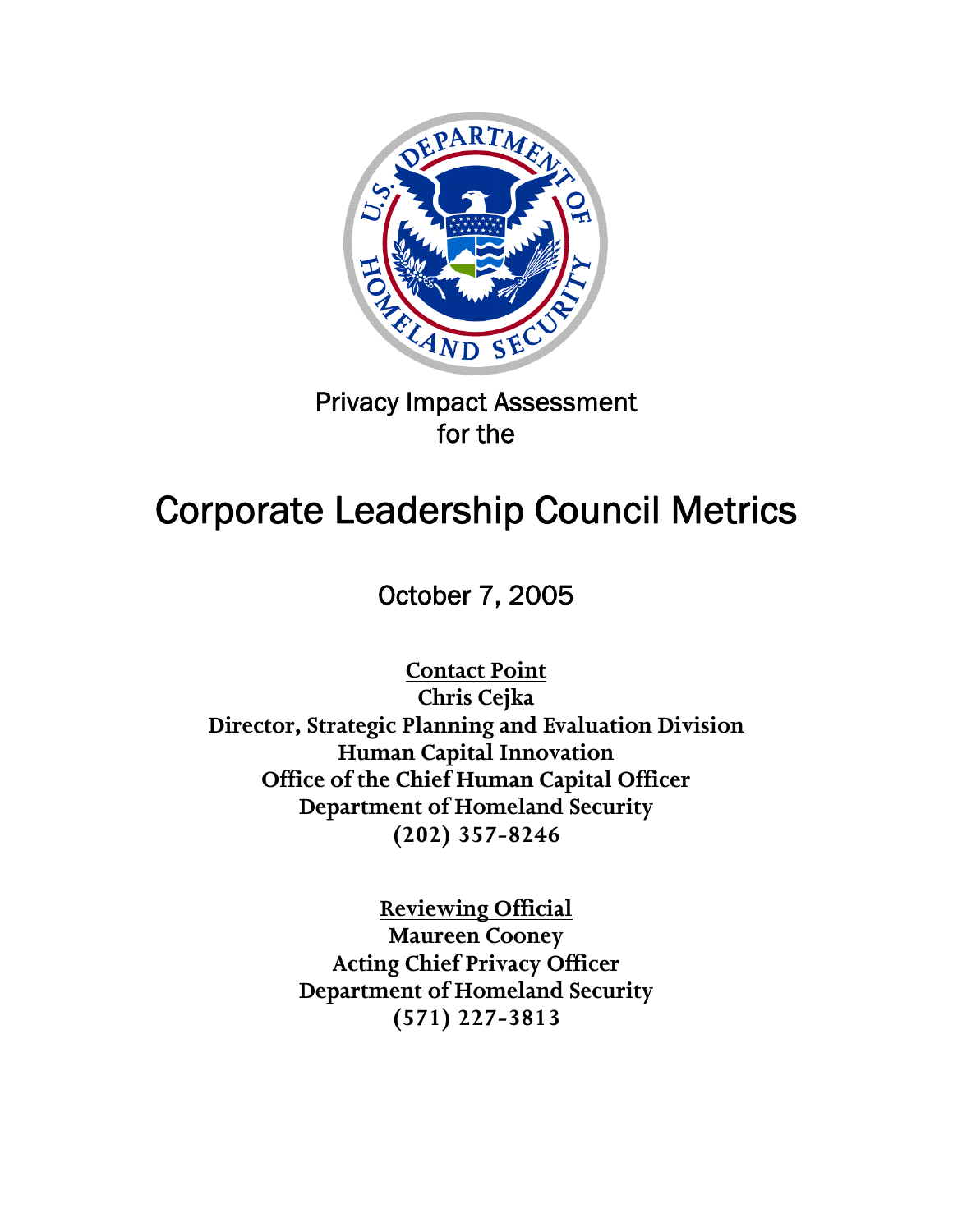

## Introduction

The Department of Homeland Security established the Human Resource Management System (HRMS) Program to implement the human capital provisions of the Homeland Security Act of 2002. HRMS is a collection of functions and systems centered on a core enterprise Human Resource Management System (HRMS). HRMS is part of a broader "One DHS" model where a collection of disparate and redundant systems across DHS are consolidated into enterprise-wide solutions.

DHS has a strategic imperative to evaluate the implementation of HRMS with a baseline measure completed by September 1, 2005. This evaluation will be accomplished with the assistance of a webaccessible Human Capital Dashboard, an analytical tool made available to DHS by the Corporate Leadership Council (CLC).

CLC's services include hosting the computer server on which will reside proprietary CLC analytic software and data sets provided by DHS. When CLC's software is applied to the DHS data sets, the result is a graphic depiction of key indicators of DHS performance in the human capital area. CLC's software also provides multiple analytical tools capable of enabling DHS managers to explore data for more precise explanations of performance. CLC maintains the server in a secure facility and control access to the server and the data.

CLC provides similar services to other federal agencies, including the Department of Justice.

### Key Goals

The Human Capital Dashboard will reflect data extracted from the Human Resource Information System (HRIS) in conjunction with the National Finance Center (NFC). CLC will perform analyses on associated human capital metrics to reflect the state of DHS human resources programs and, by extension, the HRMS program.

#### Points-of-Contact

Chris Cejka, Director of Human Capital Strategic Planning and Evaluation – Chris.Cejka@hq.dhs.gov, (202) 357-8246.

Michelle Gilder, Human Capital Business Systems Analyst – Michelle.Gilder@dhs.gov,

(202) 357-8250.

#### Reviewing Officer

Maureen Cooney, Acting Chief Privacy Officer – (571) 227-3813.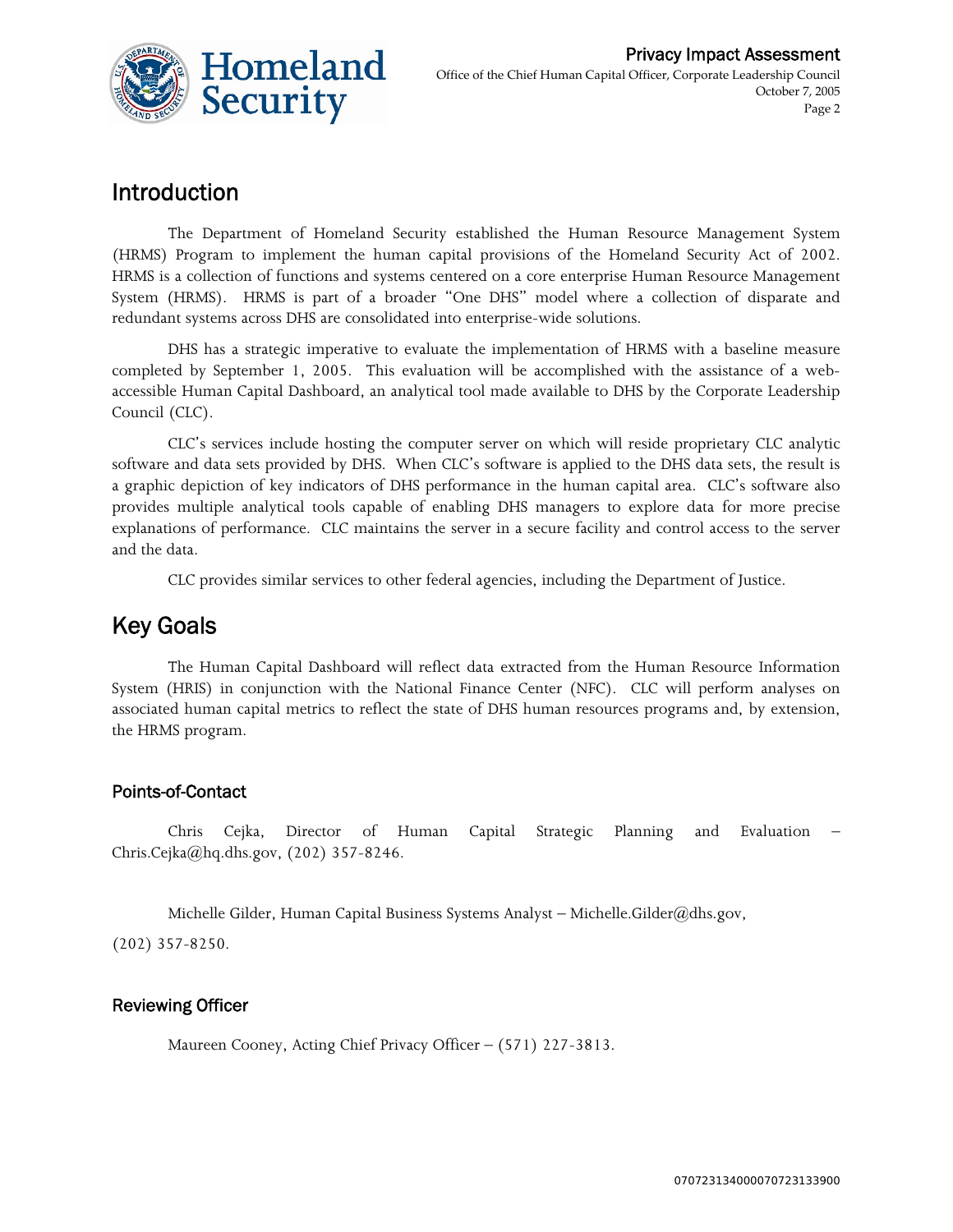

# SECTION 1 – QUESTIONS ABOUT THE DATA AND ITS PURPOSES:

#### 1.1 What information is to be collected?

The Corporate Leadership Council (CLC) will collect data extracts from the National Finance Center (NFC) personnel system relating to employee demographics, employment status, salaries, and organizational information. DHS will determine which specific data elements are required for analysis. The elements to be collected are derived from nature of action code data rather than from each individual's record, e.g. promotion, retirement, incentive pay, performance appraisal rating. The elements to be collected do not include names, social security number, geographic location, or any other field that would allow an individual employee to be identified. All data are aggregated prior to presentation on the dashboard. It is not possible to identify individuals with the data used. Please see the attached CLC Extract Data Fields table for the complete list of data fields.

#### 1.2 Why is the information being collected? Is it relevant and necessary to the purpose for which the system is being designed?

The purpose of collecting these data is to assess the overall characteristics and performance of DHS human resources programs and HRMS.

#### 1.3 What is the intended use of the information?

The intended use of the information is to assess the effectiveness and efficiency of DHS human resources programs and HRMS. These organizational-level performance assessments will allow DHS to develop strategies for attaining department objectives for human resource programs.

#### 1.4 What are the sources of the information in the system? Where and how are you acquiring the information?

The only source of information that will be fed into the Human Capital Dashboard is the NFC system. There will be no permanent electronic bridge or inter-system interface between DHS and CLC. Information is transferred through CD format at least once a year if not quarterly.

In a secure environment, DHS extracts the data from NFC via FOCUS reports. The extract is imported into a Microsoft Access database where DHS creates queries to export non-sensitive data into a spreadsheet that is saved on a secure CD. The secure CD is passed onto CLC through coordination from the Human Capital Strategic Planning and Evaluation group. CLC creates the dashboard from the spreadsheet that contains non-sensitive data.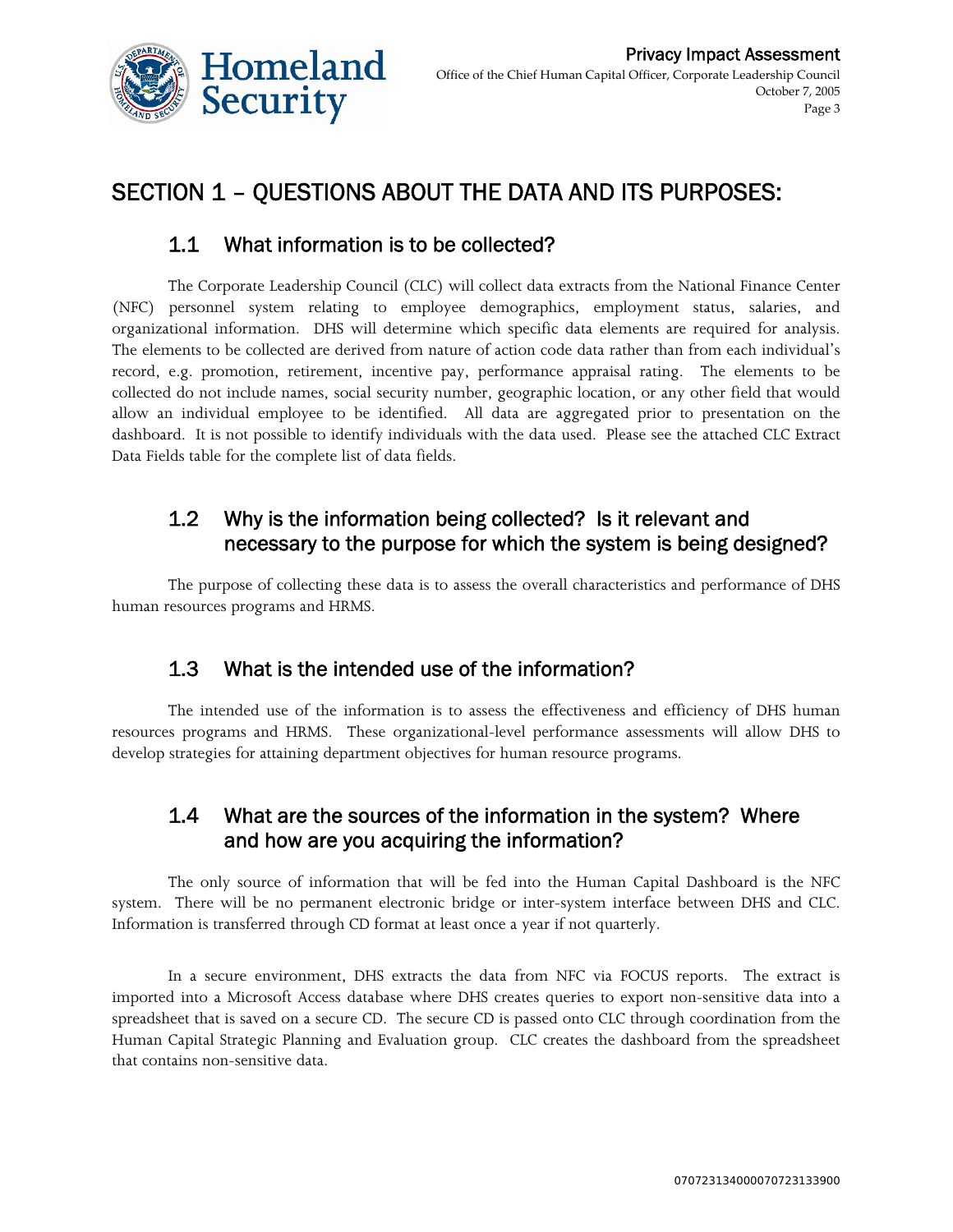

#### 1.5 How will the information be checked for accuracy?

Once the CD that is provided to CLC is produced, it is up to date by virtue of it being the most recent information available to DHS. CLC will submit the data to a stringent verification process that includes descriptive statistical analyses (i.e., ranges, frequency distributions). This will ensure that erroneous data are identified and deleted or corrected. DHS will approve the results of the verification process, ensuring that data collected and reported upon is accurate.

#### 1.6 Will the system derive new data or create previously unavailable data about an individual through aggregation from the information collected?

No, the system will not create new data about an individual. DHS will make performance assessments by grouping existing data fields to reflect aggregated information and statistical insights on HR programs, e.g., how many new hires occurred during a certain period of time.

#### 1.7 Will the newly derived data be placed on the individual's record?

No new data will be placed on the individual's record.

#### 1.8 Can the system make new determinations about an individual that would not be possible without the new data?

No. The system will allow DHS to assess the effectiveness and efficiency of human resource management.

#### 1.9 How will the newly derived data be verified for relevance and accuracy?

Not applicable.

#### 1.10 Are the data elements described in detail and documented? If yes, what is the name of the document?

The data elements are consistent with those described in the OPM's Central Personnel Data File (CPDF), OPM's Guide to Personnel Data Standards, and NFC records. They also are described in detail in the CLC Data Extract Template (copy attached). This template is a list of 57 field names, less than half of which are required elements for the DHS dashboard. DHS may provide optional data elements as deemed necessary.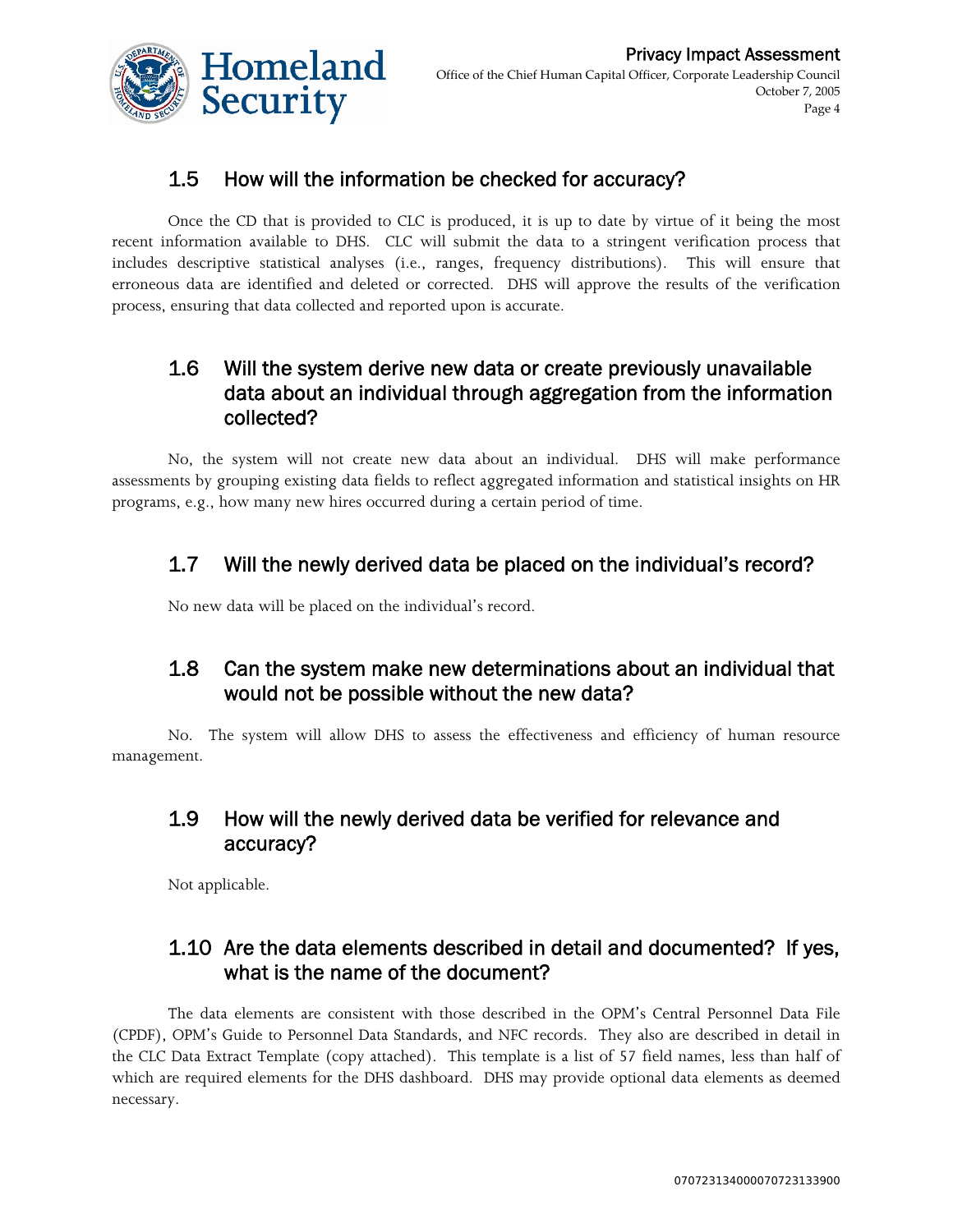

## SECTION 2 – QUESTIONS ABOUT REDRESS:

#### 2.1 What opportunities do individuals have to decline to provide information?

Because information capable of identifying an individual is not used, this question is not applicable.

#### 2.2 What opportunities do individuals have to consent to particular uses of the information?

Not applicable. Individual data will not be reflected on the human capital dashboard.

#### 2.3 How do individuals grant consent concerning how their information will be used or shared?

Not applicable. Individual data will not be reflected on the human capital dashboard.

#### 2.4 What are the procedures for individuals to gain access to their own information?

Not applicable. Individual data will not be reflected on the human capital dashboard.

#### 2.5 What are the procedures for correcting erroneous information?

Not applicable. Individual data will not be reflected on the human capital dashboard.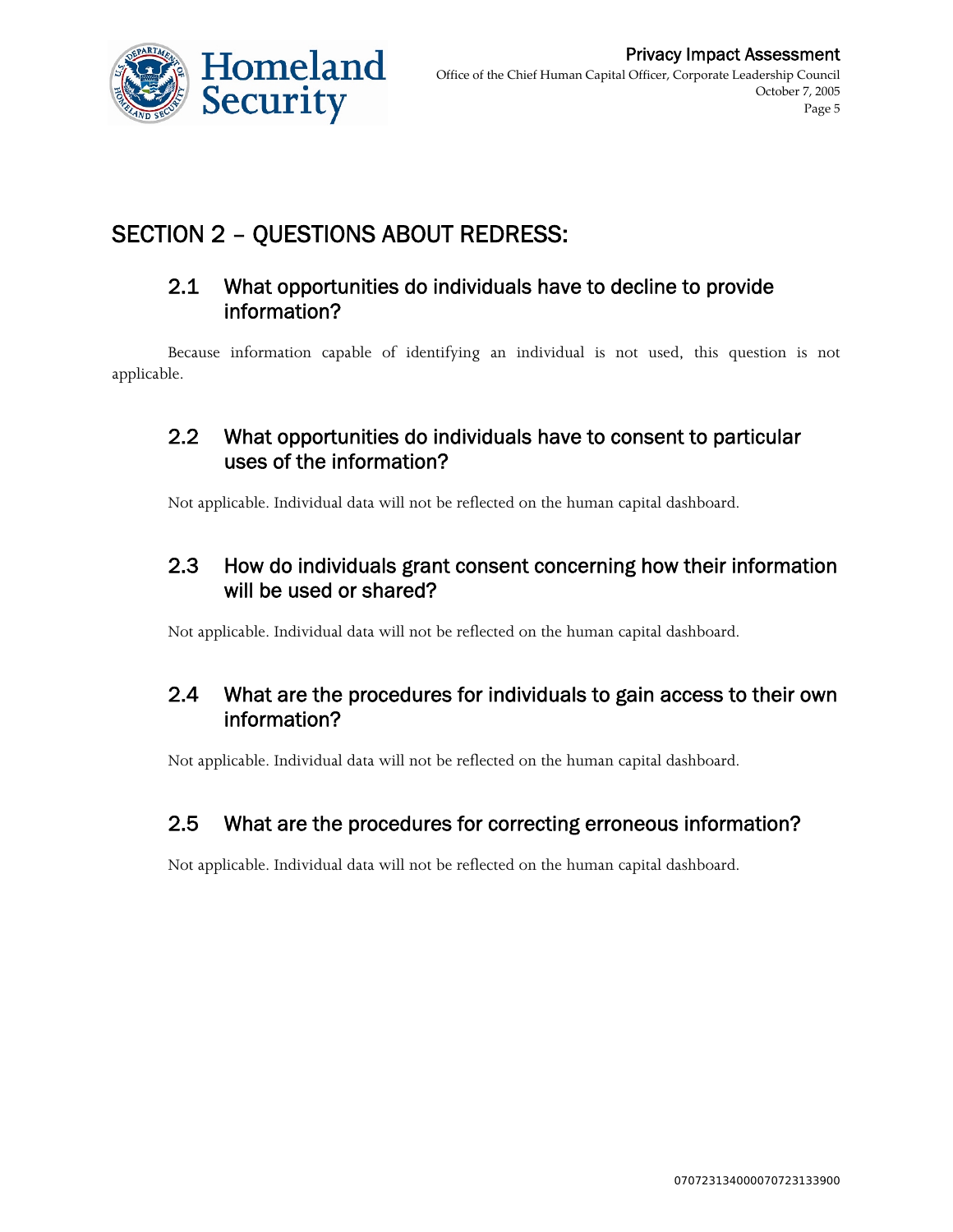

# SECTION 3 – QUESTIONS ABOUT ACCESS TO THE DATA:

#### 3.1 Who will have access to the data in the system (Users, Managers, System Administrators, Developers, Others) and is it documented?

DHS will develop a system access plan that will limit access to managers and analysts who have the responsibility of assessing the management of human resources. CLC and DHS will maintain documentation to track access.

#### 3.2 How will access to the data by a user be determined?

Access to the system will be determined by the DHS/CLC team through user and role maintenance.

#### 3.3 Are criteria, procedures, controls, and responsibilities regarding access documented?

Yes, CLC and DHS will maintain documentation to track access. The ability to grant access is controlled through role-based security.

#### 3.4 Will users have role-based access to data on the system limiting them to some but not all of the data?

Yes, role-based security will be applied to all users.

#### 3.5 What controls are in place to prevent the misuse (e.g. browsing, expired privileges) of data by those having access?

Access is controlled through role-based security. Accounts can be made active or inactive and accounts expire automatically if not used within a specific time period.

#### 3.6 Do other systems share data or have access to data in this system? If yes, explain. Include a discussion of who will be responsible for protecting the privacy rights of individuals affected by the interface?

No. No other systems share this data.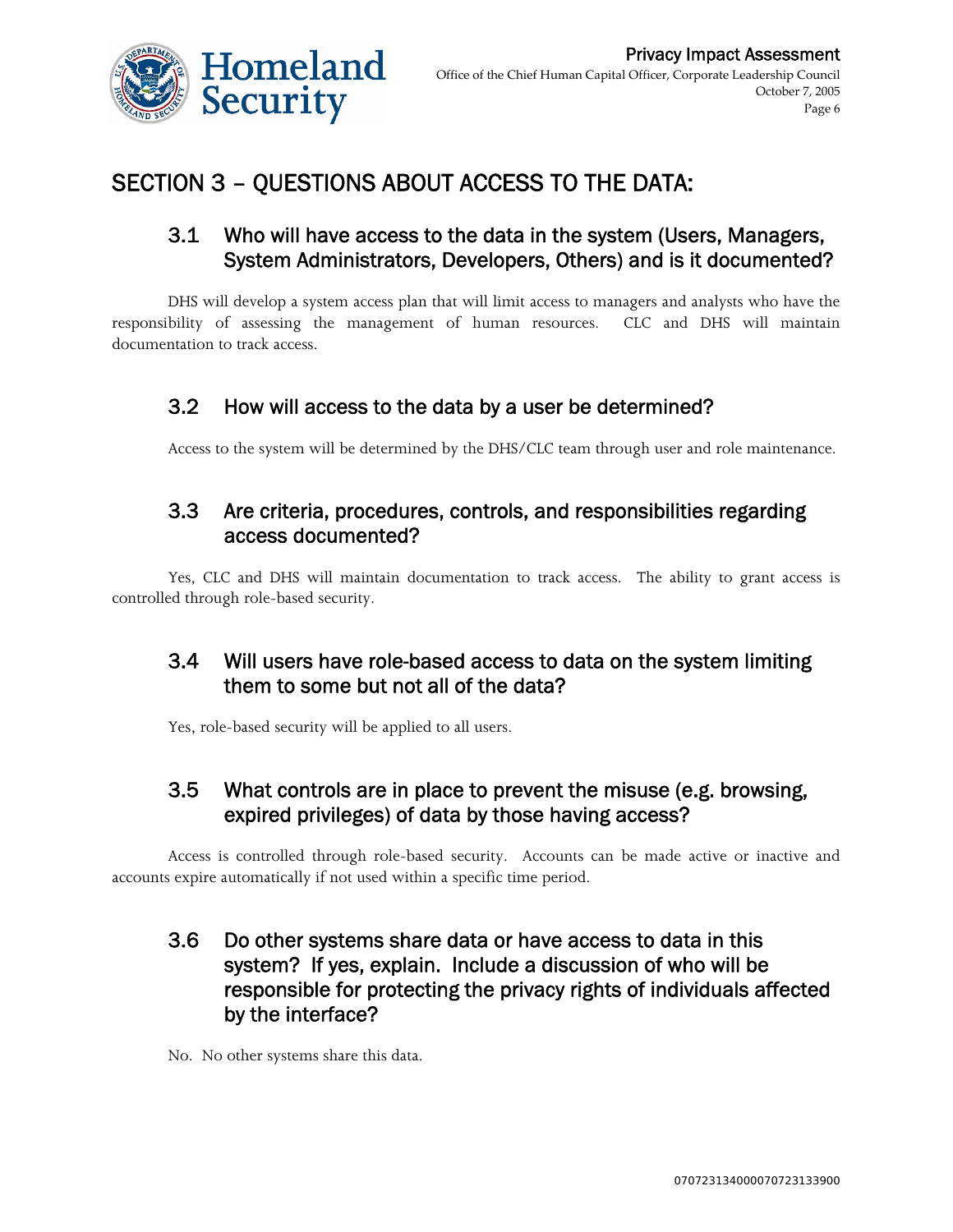

#### 3.7 Will other agencies share data of have access to data in this system (International, Federal, State, Local, Other)?

No. No other agencies will have access to the data in this system. Aggregated information on the dashboard may be viewed by CLC only in order to create benchmarks for comparison to other agencies, but DHS can only view its own information and other agencies cannot view DHS' information.

#### 3.8 How will the data be used by these other agencies?

Not applicable. Data will not be used by other agencies.

#### 3. 9 Who is responsible for assuring proper use of the data by other agencies?

Not applicable. Data will not be used by other agencies.

#### 3.10 How will the system ensure that other agencies only get the information they are entitled to?

Not applicable. Data will not be used by other agencies.

## SECTION 4 – QUESTIONS ABOUT MAINTENANCE OF ADMINISTRATIVE CONTROLS:

- 4.1 Are the data secured consistent with agency requirements under the Federal Information Security Management Act? Specifically:
	- a. Affirm that the agency is following IT security requirements and procedures required by federal law and policy to ensure that information is appropriately secured.

DHS/CLC will follow all applicable security requirements and apply the necessary procedures required by federal law and policy to ensure that information remains secure.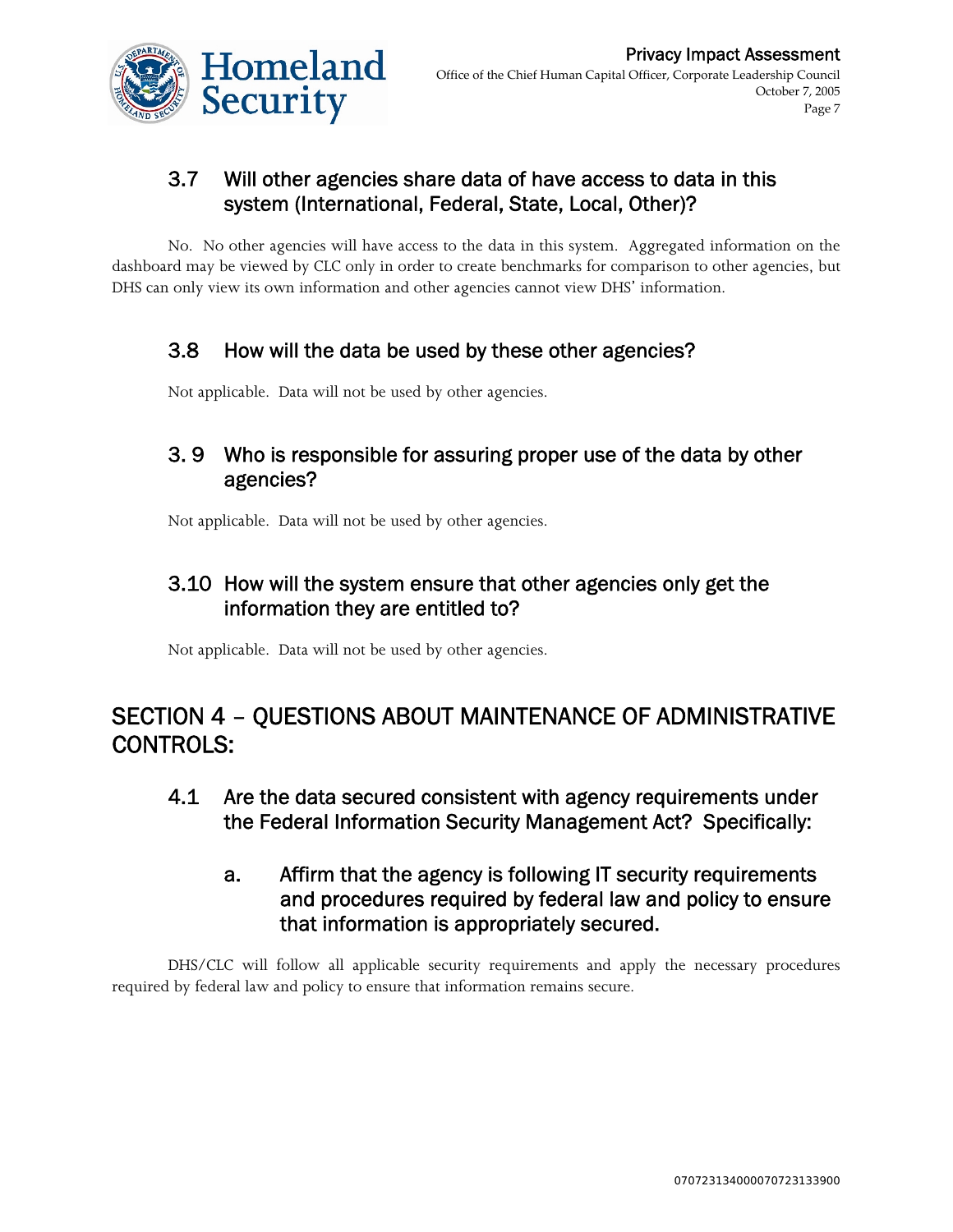

#### b. Acknowledge that the agency has conducted a risk assessment, identified appropriate security controls to protect against that risk, and implemented those controls.

As part of all system planning, the Office of the Chief Human Capital Officer (OCHCO) is using the Risk Management System (RMS) to generate C&A documentation. The Department of Justice (DOJ) has already awarded an Authorization to Operate for this system; therefore, DHS will generate an Interconnect System Agreement (ISA) with DOJ to satisfy the C&A requirement.

#### c. Describe the monitoring/testing/evaluating on a regular basis to ensure that controls continue to work properly, safeguarding the information.

Although there will be no electronic bridge between DHS and CLC, OCHCO will monitor, test, and evaluate the CLC system on an on-going basis to ensure that controls are sufficient. HRMS will conduct site visits to ensure compliance with NIST SP 800-53 and 800-26 requirements, additional site visits will include vulnerability and patch management verifications for compliance with CSIRC Alerts. Site Visits will cover areas such as (but not limited to) auditing, account management, records management, Configuration Management, firewall, and intrusion detection logs.

#### d. Provide a point of contact for any additional questions from users.

The DHS POC is Chris Cejka, Chris.Cejka@hq.dhs.gov, (202) 357‐8246. Systems questions can be directed to John Allen, John.S.Allen@hq-dhs.gov, (202) 357-8285.

#### 4.2 If the system is operated in more than one site, how will consistent use of the system and data be maintained in all sites?

Not applicable. The system will be housed in one site.

#### 4.3 What are the retention periods of data in the system?

Data will be available for up to four years.

#### 4.4 What are the procedures for expunging the data at the end of the retention period and are these procedures documented?

CLC will expunge data after four years. CLC is familiar with data retention policies in the federal sector. Their clients include Department of Justice and General Accountability Office.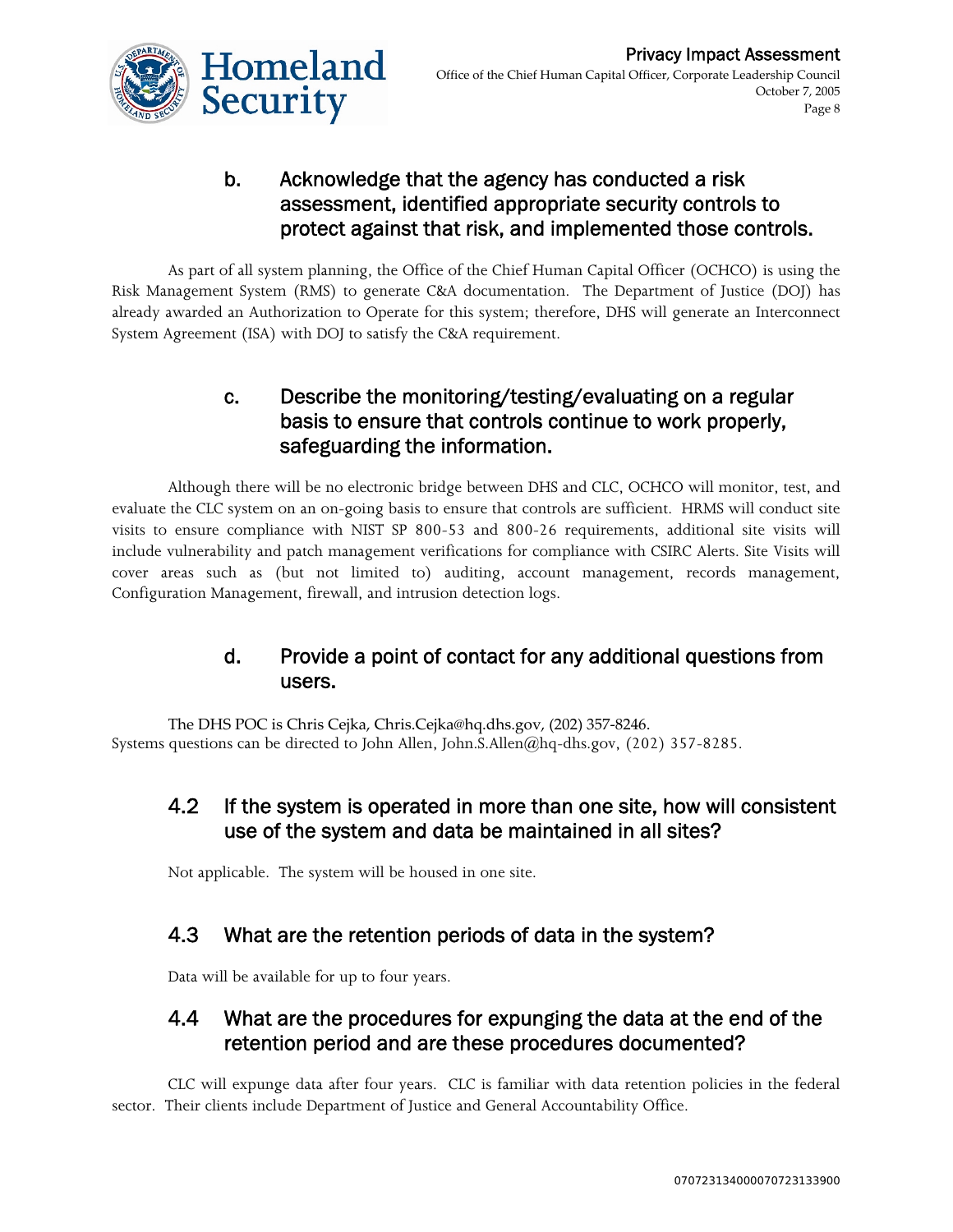

#### 4.5 Will the system provide the capability to monitor individuals or groups of individuals? If yes, explain.

No. While this tool has the capability of collecting and analyzing workforce metrics, the purpose of the Human Capital Dashboard is monitor the overall health of HR programs. OCHCO has no intention to monitor specific individuals. Data configuration will preclude monitoring at the individual level.

#### 4.6 What controls are in place to prevent unauthorized monitoring of individuals or groups of individuals?

Role-based access controls will be used to prevent unauthorized use of the CLC tool.

#### 4.7 Under which Systems of Record Notice (SORN) does the system operate? Provide Number and Name.

Design and construction of the DHS dashboard has only recently begun. Data elements need to be verified and the system has to be tested. The deployment schedule calls for the dashboard to be operational in September 2005. Currently a SORN is not planned because the CLC Metrics system will not collect or retrieve data based on personal identifiers.

## SECTION 5 – DECISION ANALYSIS:

#### 5.1 Did you evaluate competing technologies on their privacy handling capabilities? If yes, explain.

The CLC metrics tool was selected based on its unique capabilities to portray workforce metrics, its proven track record in the human capital management area, and the Council's experience providing similar services to other federal agencies such as the Department of Justice and the General Accountability Office.

#### 5.2 Were any choice changes made to system architectures, hardware, software, or implementation plans as a result of doing a PIA? If yes, explain.

Yes. After completing this PIA and consulting with the Privacy Office, it was determined that rather than using full date of birth for evaluation purposes that the birth year was sufficient.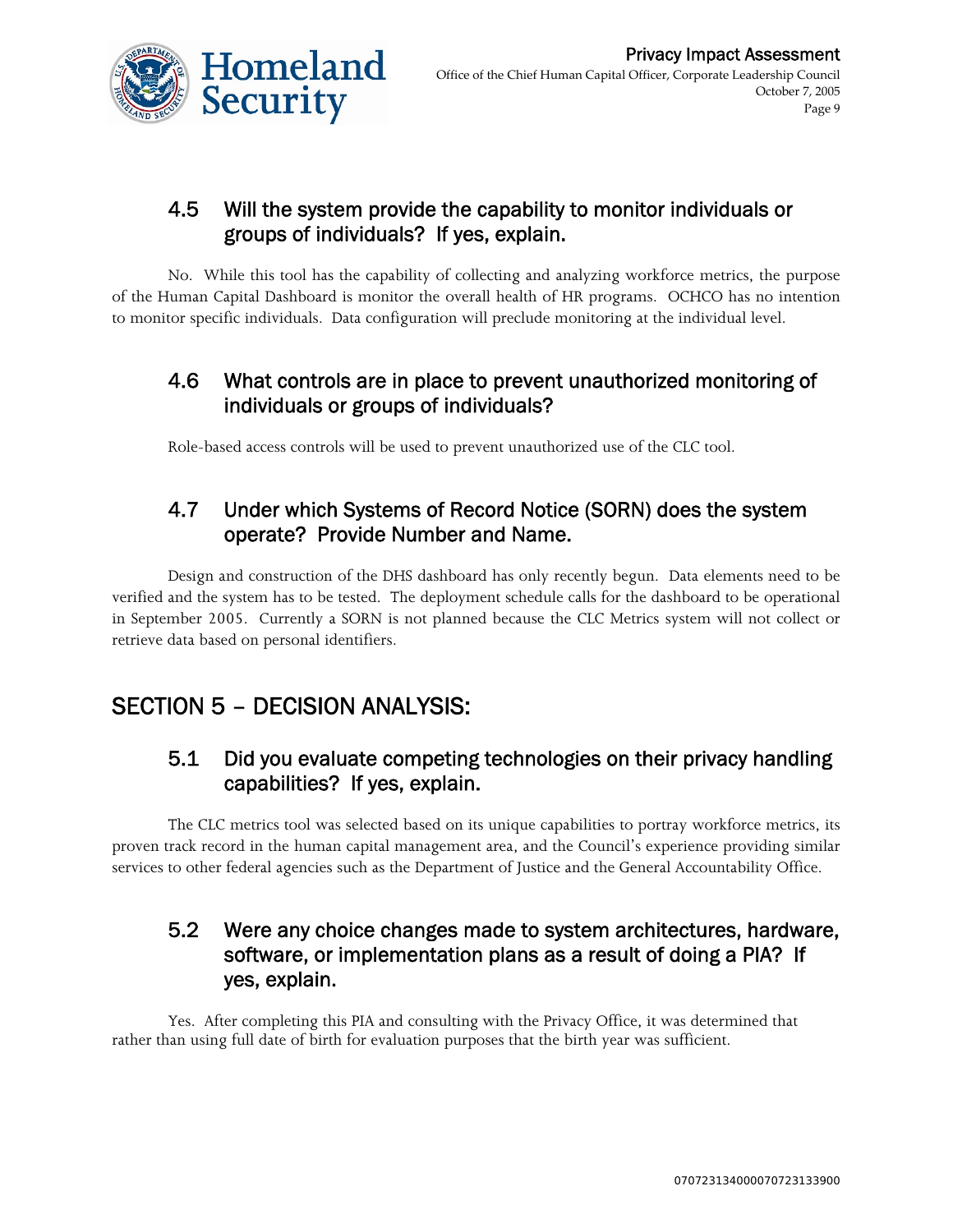

## Responsible Officials

Chris Cejka, Director of Human Capital Strategic Planning and Evaluation – Chris.Cejka@hq.dhs.gov, (202) 357‐8246.

Michelle Gilder, Human Capital Business Systems Analyst – Michelle.Gilder@dhs.gov, (202) 357‐8250.

Department of Homeland Security, Office of the Chief Human Capital Officer